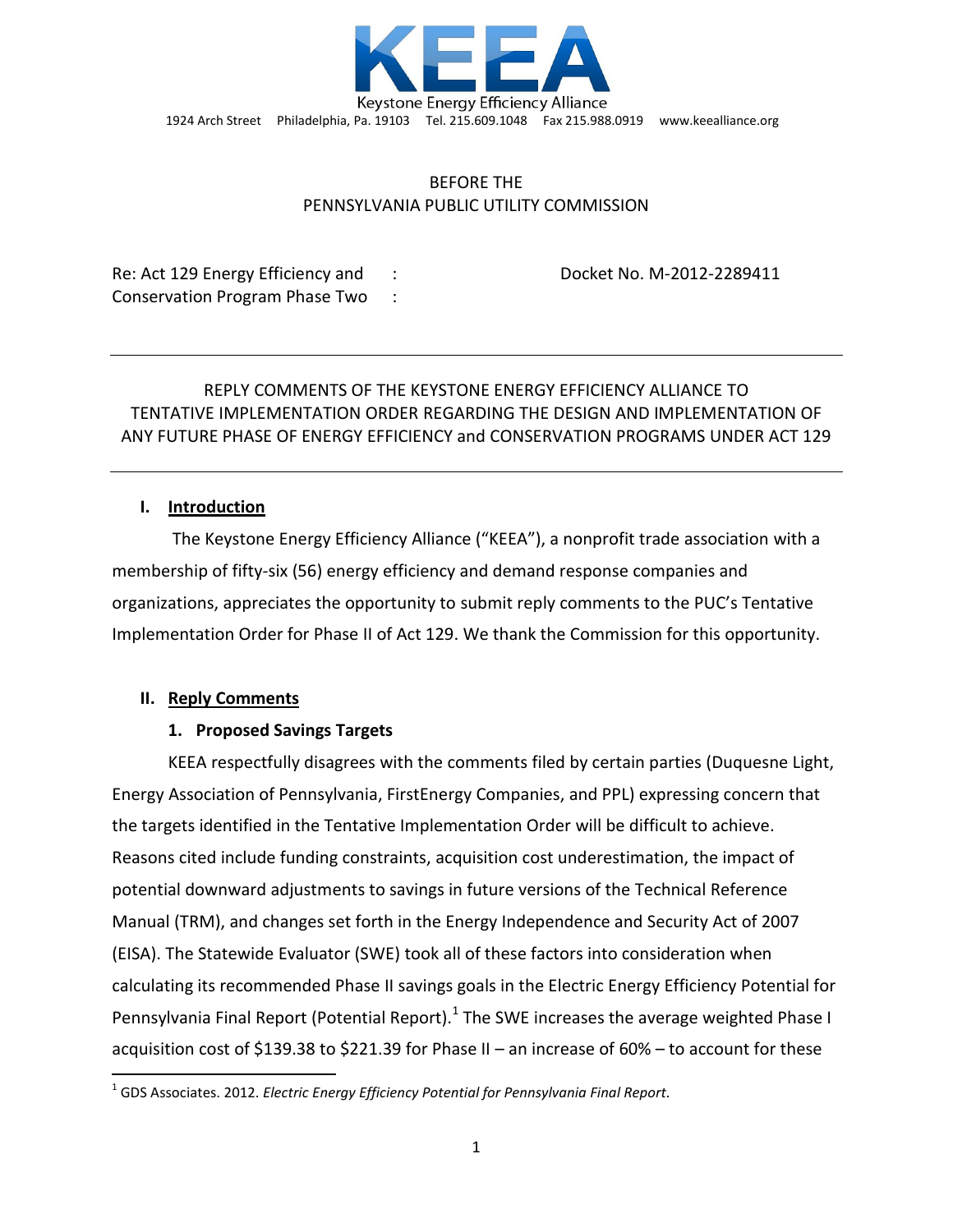presumed changing market conditions. KEEA's initial comments (pp. 2-3) to the Tentative Order (May 10, 2012) posit that acquisition costs calculated by the SWE are not in line with other states' analyses of programs at a similar level of development. The comments provide supporting documentation from our consultants – Energy Futures Group and Optimal Energy – who analyzed the level of low cost measures still available in Pennsylvania, as well as other factors. KEEA concluded that the potential savings goals are too low even with the 2% spending cap. What's more, the SWE-projected jump in costs from start up to Phase II does not account for the sunk costs of energy efficiency and conservation (EE&C) program startup, state average program costs, or the assumption that a variety of low-cost measures have not reached market saturation. Looking next door to Ohio, levelized acquisition costs run \$120 per MWh, placing it more in line with Pennsylvania's Phase I costs.

KEEA is joined by seven other parties that filed similar comments questioning the SWE acquisition cost analysis.<sup>2</sup> Overstating acquisition costs will lead to anemic goals and reduced opportunity for customer savings at a time when utilities have demonstrated they can meet higher goals than planned in Phase II. Better aligning Pennsylvania electric distribution companies' (EDCs) acquisition costs with the lower costs seen in other similar states will bring the goals more in line with data compiled by the American Council for an Energy-Efficient Economy (ACEEE) on Pennsylvania's actual performance, and will not result in a retreat from its progress. EE&C programs can help break the cycle of higher costs.

KEEA supports ACEEE's comments stating that Pennsylvania should implement an annual 1% consumption reduction goal. ACEEE states that the other 24 states with an energy efficiency resource standard (EERS) establish either: (1) BOTH cumulative energy savings targets and incremental annual targets; or (2) incremental annual targets only (p. 6). Cumulative and incremental goals are both important and complementary. We ask the Commission to require Pennsylvania EDCs to meet annual targets of 1% energy consumption reduction, and hold them accountable if they do not meet the goals.

l

<sup>&</sup>lt;sup>2</sup> See comments of: The American Council for an Energy-Efficiency Economy (ACEEE), Citizens for Pennsylvania's Future (PennFuture), Sustainable Energy Fund of Central Eastern Pennsylvania, Northeast Energy Efficiency Partnerships (NEEP), The Sierra Club, The Reinvestment Fund, and Opower, Inc.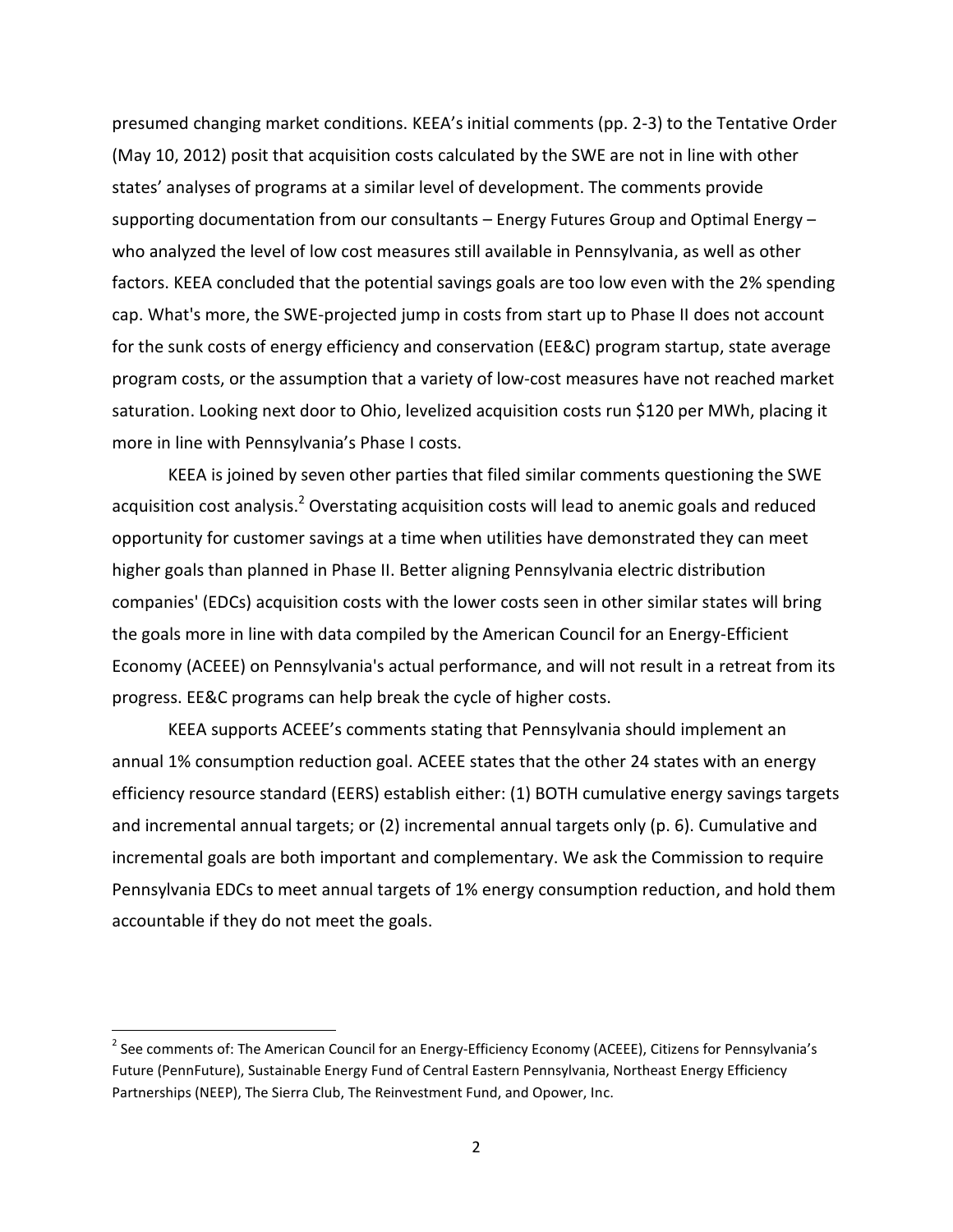#### **Cost/Benefit Impacts – Rural Service Territories**

KEEA disagrees with FirstEnergy's position that EDC-specific acquisition costs should be higher for an EDC with lower rates and/or a more rural service territory. FirstEnergy asserts acquisition costs of \$250/MWh annually and perhaps \$300/MWh annually, depending on treatment of sector carve-outs (p. 7). As stated in KEEA's comments (pp. 2-3), program averages of \$165 per MWh in states that have had programs for five or six years provide a reasonable indicator of true costs.<sup>3</sup> States with similar ratios of rural to urban populations have demonstrated acquisition costs more in line with what KEEA and other commenters have suggested. For example, ACEEE documents research in its comments showing that Ohio, Michigan, Illinois, Iowa and Arkansas experience acquisition costs of \$10 to \$20 per net MWh levelized (p. 5). In first-year cost terms, these are equivalent to an average of \$120 per first-year MWh.

FirstEnergy has not submitted any analysis to refute data provided by KEEA's technical consultants – Energy Futures Group and Optimal Energy – in its June 25 comments. In addition, none of the EDCs have explained in their comments why their own data gathered in the SWE's Statewide Residential End-Use and Saturation Study<sup>4</sup> supports the conclusion that lower cost measures like CFLs have been exhausted. In contrast, KEEA and other stakeholders have found that states with similar profiles experience acquisition costs ranging from \$160 - \$190 per MWh. We note that in 2009 and 2010, several southwestern utilities achieved program savings at an average cost of \$160 - \$190 per first year MWh (Xcel - Colorado = \$180/MWh; Rocky Mountain Power - Utah =  $$190/MWh$ ; and Arizona Public Service =  $$160/MWh$ .<sup>5</sup>

If FirstEnergy does not believe they can meet Phase II goals when many utilities have demonstrated their ability to do so, it might be time for the Commission to allow FirstEnergy to forego their program administration role as outlined in Act 129 and opt to hire an outside administrator.<sup>6</sup> This remedy may lead to a higher level of service and more cost-effective delivery of energy savings to all customer classes.

 $\overline{\phantom{a}}$ 

<sup>&</sup>lt;sup>3</sup> Molina, Maggie. ACEEE information on utility energy efficiency program acquisition costs. 2012.

<sup>4</sup> GDS Associates, Nexant, and Mondre Energy. 2012. *Pennsylvania statewide residential end-use and saturation study.*

<sup>5</sup> ACEEE, 2012

<sup>&</sup>lt;sup>6</sup> Act 129, Section 2806.1 (F)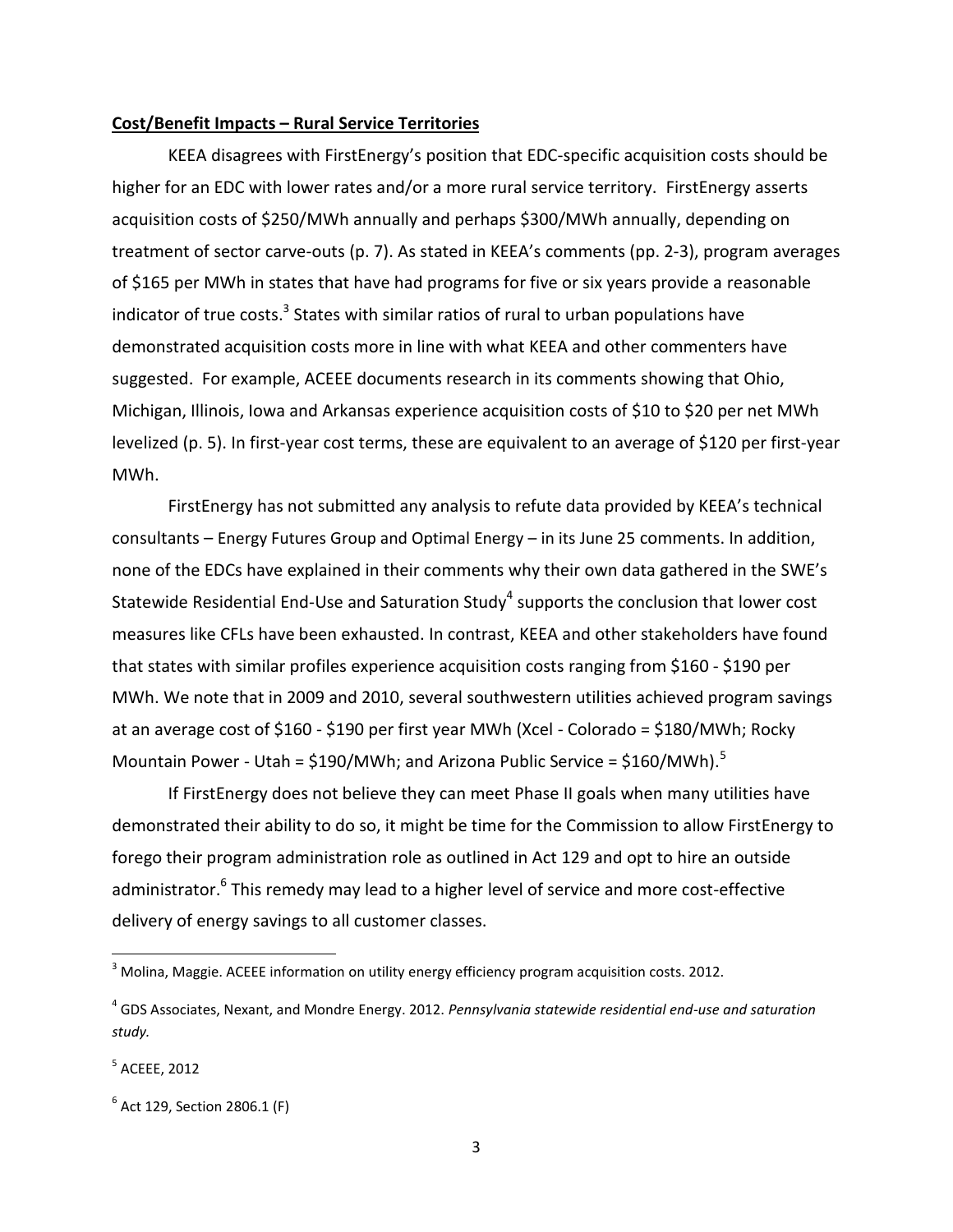#### **PPL's Suggestion for Phase II Costs**

PPL requested in its comments that the Commission allow EDCs to begin implementing their Phase II programs by incurring Phase II costs during Phase I. In response to this request, KEEA asks that the Commission provide clear and non-overlapping definitions of Phase I versus Phase II program activities. KEEA reiterates its support for banking excess Phase I savings into Phase II, and assumes the Commission will clarify that EDCs will be able to draw down on Phase II funding only after Phase I goals have been met.

## **TRM Adjustments**

The Energy Association of Pennsylvania (EAP) and PPL believe the annual TRM updates must be considered in setting consumption reduction targets, but their conclusion is to recommend the lower targets so that the Phase II goals are easier to achieve. The SWE already accounted for the effects that changing baseline conditions will have in Phase II when determining proposed reduction targets. Changing consumption reduction targets during Phase II implementation would cause confusion and uncertainty in the marketplace, dilute Pennsylvania's energy efficiency efforts, and weaken EDC motivation to reach any goal.

#### **2. Compliance**

KEEA disagrees with EAP's recommendation that the Commission should determine EDC compliance with Act 129 by considering whether the EDC used its best efforts to achieve a fixed percentage of the three-year consumption reduction targets set forth in the Potential Report. As mentioned previously, if EDCs are not held accountable to a set consumption reduction goal, there will be no incentive for them to implement effective EE&C programs in each year and risk non-compliance at the end of Phase II. Moreover, KEEA notes that the Act 129 legislation states, "If an electric distribution company fails to achieve the required reductions in consumption under subsection (C) or (D), responsibility to achieve the reductions in consumption shall be transferred to the Commission."<sup>7</sup> KEEA asks the Commission to closely examine EDC compliance using set annual milestones to determine whether each EDC can adequately implement their EE&C programs.

l

 $^7$  Act 129, Section 2806.1 (F), formerly HB 2200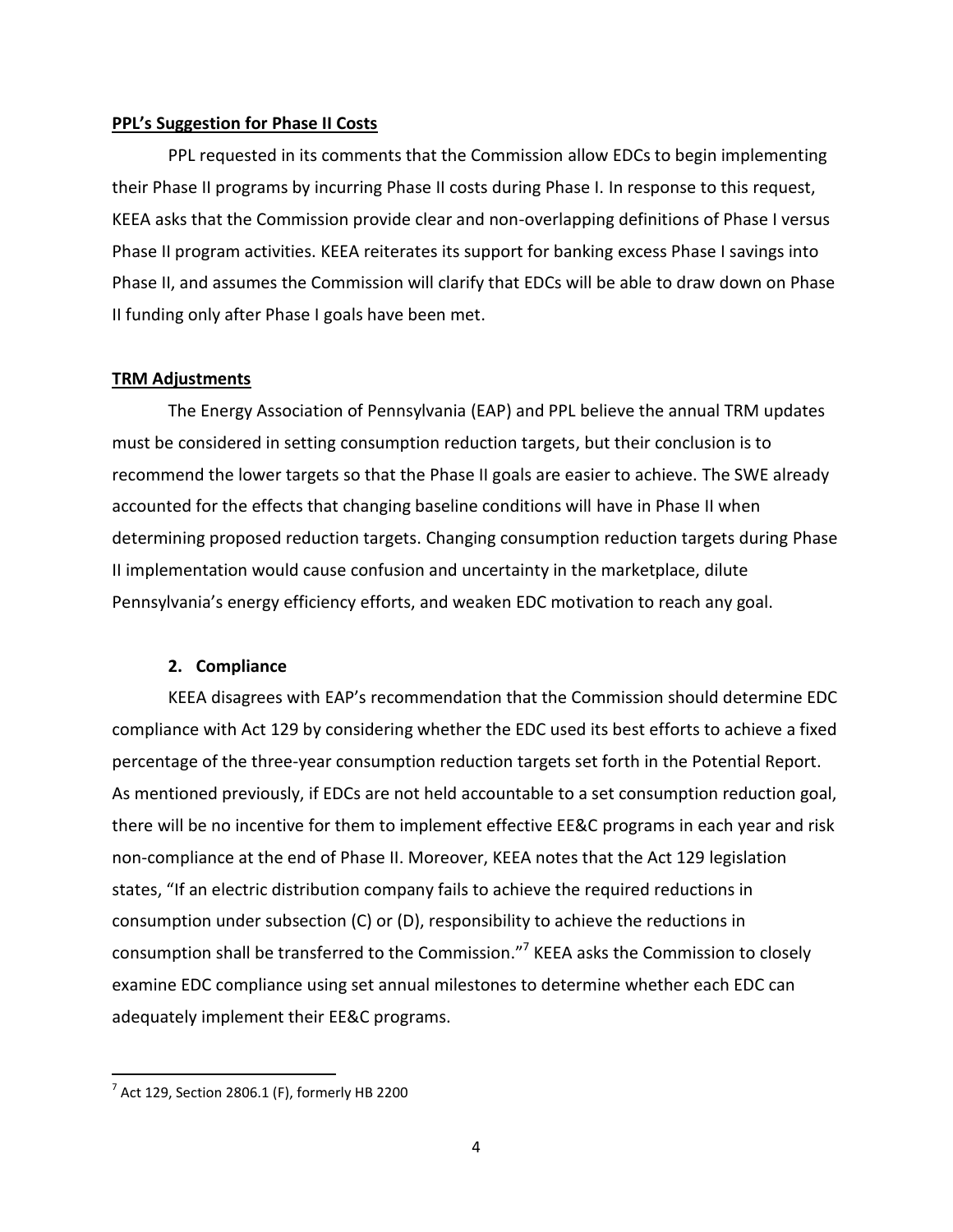#### **3. Cost Recovery**

KEEA supports the comments of other stakeholders (Office of Consumer Advocate, PECO, and EAP) urging the Commission not to change the reconciliation mechanism for Phase II. However, KEEA believes that any revenues outside the program expenditures or generated through PJM auctions should not be returned to ratepayers. Rather, dollars should be reallocated to energy efficiency programs. As mentioned in KEEA's comments (pp. 6-7), if those dollars were invested in energy efficiency instead of being returned to customers, they would be leveraged 8 to  $1<sup>8</sup>$ 

# **4. Inclusion of a Reduction Target Carve-Out for the Government, Educational, and Non-Profit Sector**

KEEA agrees with the comments submitted by Duquesne Light stating support for the existing 10% carve-out for the government, educational and non-profit (GENP) sector and the inclusion of EE&C measures for multifamily housing.

KEEA disagrees with the comments submitted by FirstEnergy and PECO stating that sector carve-outs and associated penalties are inappropriate. It is important now more than ever that this sector receive robust energy efficiency offerings. Pennsylvania schools have undergone serious budget cuts recently and need EDC EE&C programs to help them save money on energy bills. As the SEDA-Council of Governments states in their comments, many municipalities lack both the staff and resources to fully implement energy efficiency upgrades to their facilities. Act 129 EE&C programs are necessary to ensure that municipalities and schools can access the same energy efficiency upgrades that other customer groups can. Without the motivation of clear goals and penalties for non-compliance, this sector may be underserved.

## **5. Low-Income Programs**

l

KEEA disagrees with requests by PPL, FirstEnergy, and Duquesne Light for changes to the low-income sector carve-out. PPL requests that the PUC maintain the existing low-income carve-out based on a proportion of measures available; FirstEnergy submits that sector carveouts and associated penalties are inappropriate and both FirstEnergy and Duquesne Light

<sup>8</sup> Optimal Energy, Inc. 2011. *Pennsylvania 2013 - 2018 energy efficiency goals.*